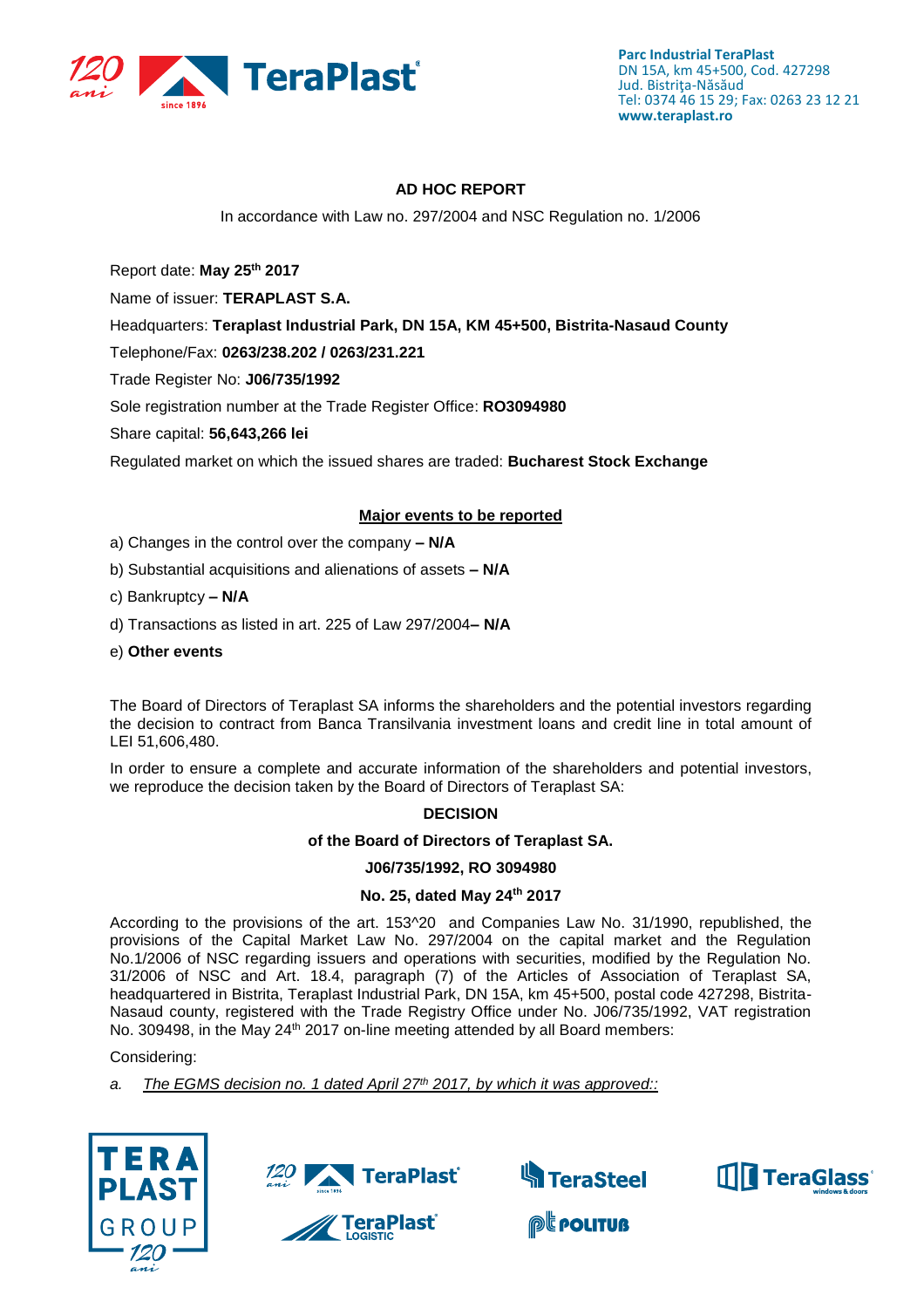

- *The value of 135,000,000 lei, as the maximum limit of indebtedness that the company can contract in the 2017 financial year, including the approval of the warranty of credit and/or leasing contracts which are going to be accessed within the limit established, with security interest in real*  estate/pledge, assignments of current and future receivables rights, assignments related to current *and future cash, resulting from current accounts and assignments of rights resulted from the insurance policies.*

- *The empowering of the Board of Directors that, up to the maximum limit of indebtedness approved, it should accomplish, in the name of and for the Company, all the actions and steps necessary or useful in order to fulfill those approved at point 3 from the present decision. In this regard, the Board of Directors shall issue decisions on: accessing some bank credits, concluding some credit/leasing contracts, extending the bank credit/leasing contracts accessed, establishing the warranty structure for the credit/ leasing contracts accessed/extended, restructure/reschedule of the credits granted, change of structure of the warranties of the existing credits in balance, empowering the persons who will sign in the name of and for the Company TERAPLAST S.A. the credit contracts/ leasing contracts /warranty contracts /additional acts to the credit/leasing contracts, as well as any other documents or instruments which are accessory, related to or to which reference is made in the credit/leasing contracts, warranty contracts or any other documents as well as to sign any other application forms, requests which might be necessary or useful regarding these bank transactions.*

*b. Company's intention to contract from Banca Transilvania, as Commercial Agreement, multi company and multi-currency (lei and euro) – o credit line in which, with respecting the maximum limit of indebtedness will be available the following financing types: investments loan, credit line for financing the current activity;*

## **After deliberations, the Board of Directors, with the favorable vote of all its members,**

### **DECIDES**

1. Approves the company to contract from Banca Transilvania investments loans and credit lines, in total value of 51,606,480 lei, as follows:

a. Global limits of exploitation available as credit line in total value of 27,950,000 lei;

- b. Investment loans in value of 17,356,480 lei;
- c. Commercial agreement in value of 6,300,000 lei.

2. Approves the company Teraplast to certify the loans accessed by the subsidiaries, from Banca Transilvania, until the maximum value of 6,200,000 euro.

3. Approves the guarantee of the loans mentioned at point 1 and 2 with the following securities: mortgage on the receivables and inventories of finished products and/or raw materials; Mortgage on the cash ins from the company's current account; Mortgage on the equipment financed by the investment loans, mortgage on the some current and non-current assets, corporate guaranty issued by Teraplast S.A.;

For each type of loan mentioned at point 1 will be issued decisions regarding the securities structure.

4. Empowers Mrs. Pop Carmen-Mirela – Chief Executive Officer and Mrs. Orban Eniko-Edit - Chief Financial Officer to accomplish the following demarches:

- a) to negotiate, agree upon, conclude and sign in name and on behalf of TERAPLAST SA, the credit agreements / contracts of guarantee / addenda to credit contracts, and any other documents or instruments that are accessories that are related to or referenced in credit agreements, guarantees contracts or other documents and to sign any forms, applications that may be necessary and useful in connection with this bank transaction.
- b) if necessary, to negotiate, to agree, conclude and sign in the name and on behalf of the Company any subsequent addenda to the credit agreements, contracts of guarantee and any other document to which the company is a party, including signing the addendum to the







**@Leouture**